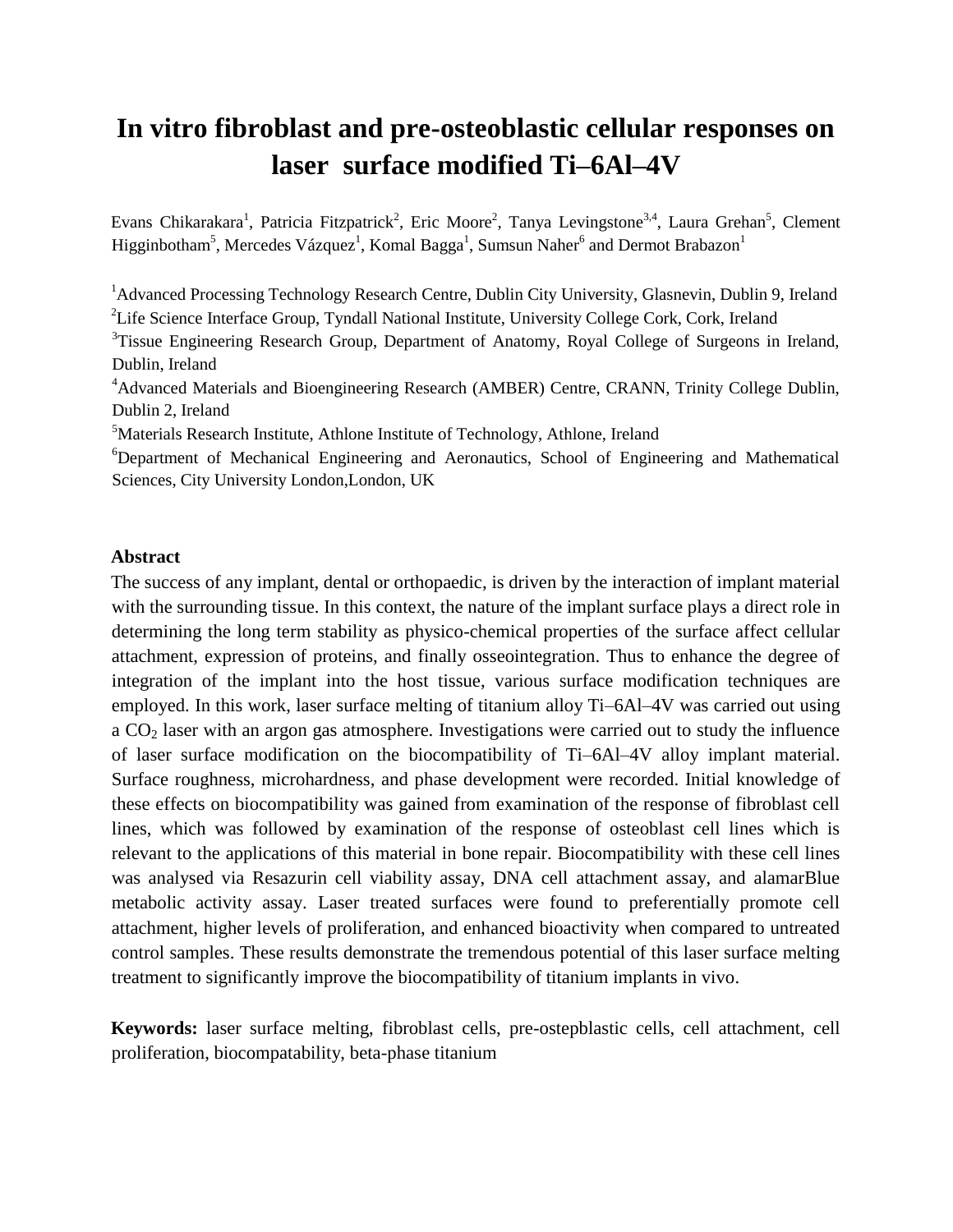## **1. Introduction**

Over the last few decades significant advances have been made in the field of orthopaedic implantation surgery. However, biocompatibility and premature failure of the implants still remains an issue particularly in hard tissue replacements such as total hip implants. The Swedish Total Hip Replacement register reports nearly 75% of the implants are affected by osteolysis, leading to a re-operation or 'revision' [1]. The main cause of osteolysis is the release of ions due to metal-on-metal wear in bearing surfaces. In an attempt to remove/dissolve the implant debris, the body releases enzymes and other cellular reactions around the implantation site, which causes a chronic inflammatory condition [2]. Since this debris originates from implant surfaces, biocompatibility of implant material becomes the fundamental requirement for choosing a metallic implant; the material has to exhibit properties nontoxic to the surrounding biological system [3].

Titanium and its alloys, especially Ti–6Al–4V, are widely used as bone interfacing implant material for both dental and orthopaedic applications due to their excellent mechanical properties, wear and corrosion resistance, and biocompatibility [4–6]. Several studies have revealed that the formation of a stable and strong

oxide layer on the titanium surface in the presence of body fluids favours osseointegration of the implant and the surrounding tissue, thus contributing to prolonged implant lifetime [7, 8]. Due to growing global market for orthopaedic implants based on titanium alloys [9], various surface modification techniques have been employed to improve its functionality, durability and biological response by controlling microscopic structure and tuning surface chemistry, topography, roughness, wettability, surface charge and surface energy [10, 11]. For example, the electron beam melting technique is often employed to increase roughness and attachment of biological cells [12]. By mineralizing the surface with calcium apatite, the interaction between bone and alloy can be improved [13].

Laser gas nitriding and blasting the surface with particles like  $Al_2O_3$  or  $SiO_2$  leads to increased surface area and imparts resistance to corrosion [14, 15]. Techniques such as double glow plasma [16], arc ion plating (AIP) [17], application of a hydroxyapatite coating [18], and cryogenic treatment have been successful in improving the wear resistance, adhesion properties and surface hardness of implants [19]. Selective laser melting (SLM) of the surface can be employed to lower porosity and fabricate parts with almost same density as bulk Ti–6A–l4V [20]. Among the above described methods, laser induced surface modification techniques have attracted enormous scientific interest. One of the most attractive features of laser processing is that the inherent biocompatibility of the starting material has been found to be not negatively affected during processing [21] and causes minimal contamination which promotes osteointegration and subsequent better implant stability [22–25].

Biocompatibility properties of laser modified surfaces have been extensively studied. Hao *et al* showed that improved surface roughness and surface energy generated by laser treatment accounted for better wettability characteristics recorded for the material and promoted cell adhesion in biological media [26]. An enhancement of cell spreading and adhesion was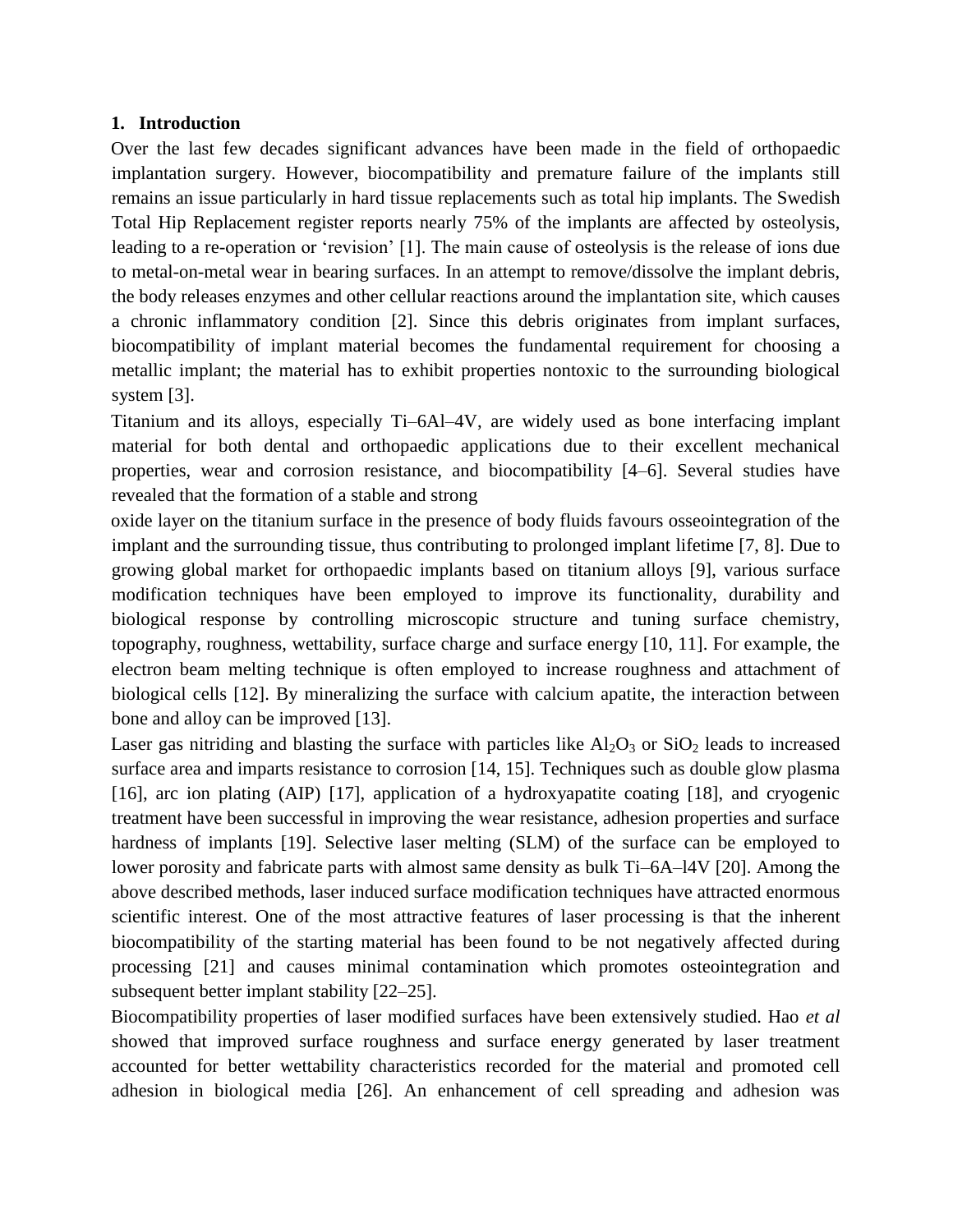demonstrated on longitudinally and transversally oriented micro-grooves produced by the laser irradiation of Ti– 6Al–4V surfaces by Chen *et al* [27]. Contact guidance was found to promote cell adhesion due to increased interactions between the focal adhesions and the extracellular matrix (ECM) proteins patterned on the laser micro-grooved surfaces. In addition it has been demonstrated that implant surface roughness and porosity have significant effects on the interface response to the implants, mainly with comparatively increased bone formation on rougher surfaces and increased fibrous tissue formation on smooth implants [28]. Grizon *et al* found that rougher titanium implants produced a stronger bone response compared to smoother implants after a long term implantation [29]. Wennerberg and colleagues demonstrated that wave structures with an average wavelength of 11.6 *µ*m and height deviations of 1.4 *µ*m were optimal for titanium orthopaedic biomedical implants [22, 30].

In our previous work, we gained an understanding of the mechanisms of formation of surface roughness, melt pool depth, phase transformation, residual strain and chemical composition of the microstructures on Ti–6Al–4V processed via high speed laser processing [31]. The work presented in this paper is focused on an in-depth investigation of the effects of laser surface melting on *in-vitro* biocompatibility of Ti–6Al–4V by culturing fibroblast and osteoblast cell lines on the surfaces to determine *in vitro* cytotoxicity, cell viability, cell attachment, proliferation and metabolic activity. Initial knowledge of these effects was gained from the fibroblast cell lines which led to the work performed on the osteoblast cell line relevant to the applications of this material in bone repair.

#### **2 Materials and methods**

#### **2.1. Sample preparation**

Laser surface melting was conducted on conventional biomedical titanium alloy Ti–6Al–4V. Composition of the as-received flat annealed alloy samples is listed in table 1. The workpiece, 100 mm long, 20 mm wide and 4 mm high, was grit blasted prior to laser treatment in order to remove surface defects from the alloy. Profilometry measurements of the grit blasted alloy showed an average roughness of  $0.56 \pm 0.10$  µm.

Laser surface melting of Ti–6Al–4V alloy was carried out using a 1.5 kW  $CO<sub>2</sub>$  laser as previously described [29]. In brief, a continuous mode  $CO<sub>2</sub>$  laser (Rofin DC015, Mechatronic, UK) system was used to irradiate the surface of Ti–6Al–4V alloy at different levels of irradiance  $(15.72, 20.43 \text{ and } 26.72 \text{ kW mm}^{-2})$  and residence time (1.08, 1.44 and 2.16 ms) to fabricate laser treated Ti–6Al–4V surfaces. The resulting nine laser processing conditions are summarized in table 2 in terms of applied energy density. The other input parameters (for example, dwelling time, raster frequency, laser spot size, angle of incidence, atmosphere) were kept constant to obtain a detailed understanding of the effect of energy density on the surface properties. The Gaussian laser beam was focused on the work-piece surface providing a laser spot size of 90 μm. Irradiation was carried out using a raster scan with a partial overlap of 30% in order to provide for microstructural and compositional homogeneity.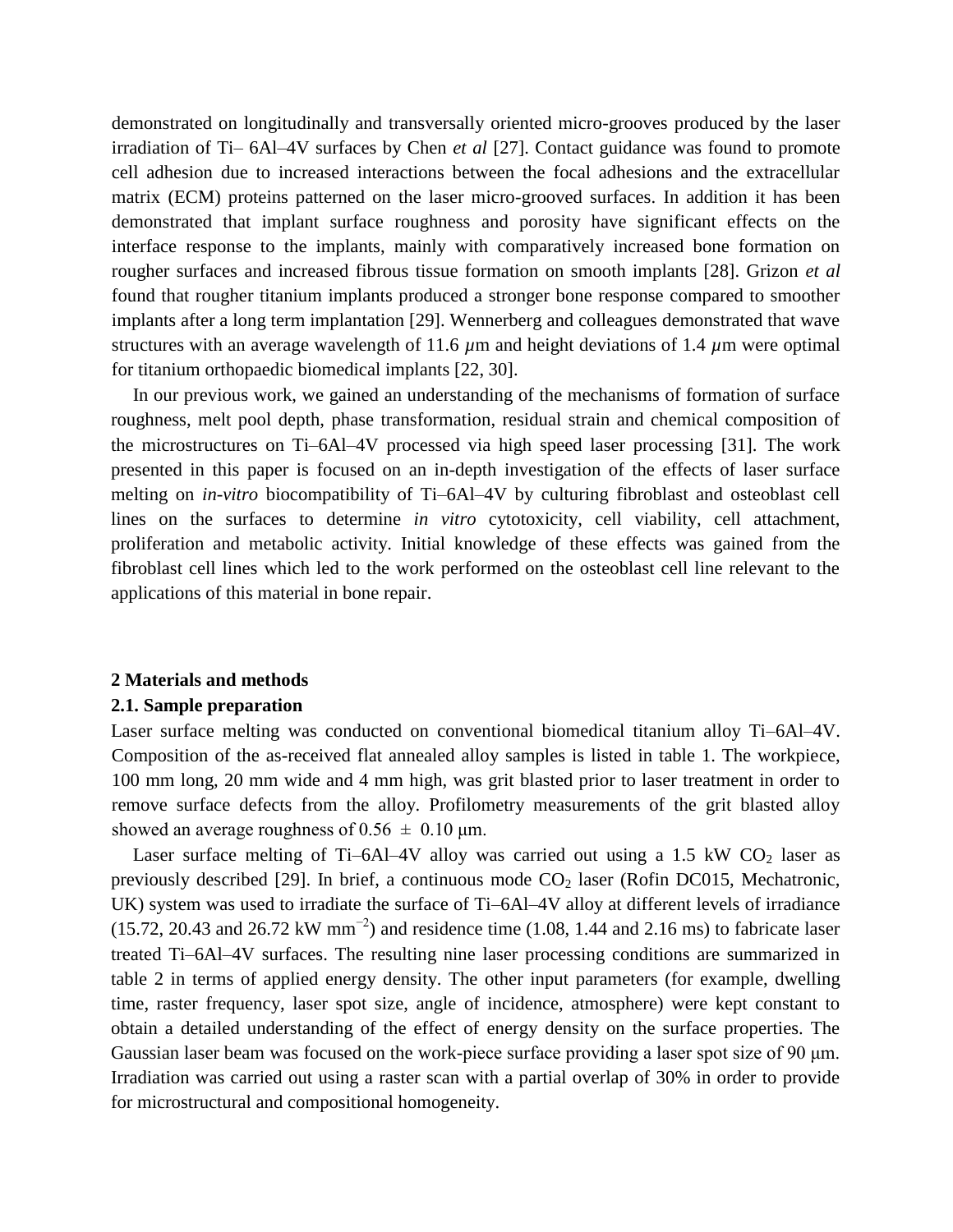Table 1. Elemental chemical composition of Ti-6Al-4V (weight %).

| Element C Si |      | Fe                       | $\lq$ | Al |      |
|--------------|------|--------------------------|-------|----|------|
| wt%          | 0.14 | 0.01 0.16 0.17 3.97 6.36 |       |    | Bal. |

Table 2. Processing parameters used for laser surface melting of the Ti-6Al-4V alloy.

| Sample ID        | Energy density $(J \, \text{mm}^{-2})$ |
|------------------|----------------------------------------|
| LSM <sub>1</sub> | 33.9552                                |
| LSM <sub>2</sub> | 44.1288                                |
| LSM <sub>3</sub> | 57.7152                                |
| LSM <sub>4</sub> | 22.6368                                |
| <b>LSM 5</b>     | 29.4192                                |
| LSM <sub>6</sub> | 38.4768                                |
| <b>LSM7</b>      | 16.9776                                |
| LSM <sub>8</sub> | 22.0644                                |
| LSM <sub>9</sub> | 28.8576                                |
|                  |                                        |

These parameters were chosen to melt the surface with different degrees of melt superheat. Separate flat areas of 10 mm by 20 mm were prepared on the workpiece with each set of laser processing parameters. Argon at a pressure of 200 kPa was used as an assist gas to avoid oxidation during laser processing. The laser beam was kept perpendicular to the workpiece during laser irradiation to maximise the absorbance and ensure uniform conditions for processing [30]. Four work pieces each of 100 mm were processed with nine different laser processing conditions (each condition being processed onto a separate region of 10 mm by 20 mm). These work pieces were sectioned into individual 10 mm by 20 mm samples resulting in four samples per set of laser processing conditions in order to allow repeatability calculation from the biocompatibility testing.

Samples for testing were cut with a diamond cut-off wheel from these work pieces, ultrasonically cleaned in acetone, isopropanol (IPA) and deionised water each for 10 min, and placed in labelled polypropylene bags for storage. Samples were sterilised at 105 °C for 24 h in dry state before cell culture testing. Non-laser treated samples, washed according to the same protocol, were used as the control samples in the cellular tests unless otherwise stated.

The influence of the process parameters on the microstructure of the modified surface topology was studied by using scanning electron microscopy (SEM) (Carl Zeiss, EVO LS15, UK) with the aim of providing a better understanding of the process. Surface mean roughness (*R*a) measurements were performed using a stylus profilometer (Civil Instruments TR200, Canada). For detailed microstructure analysis, the surface was sectioned and SEM images of these sections were taken normal to the surface of the sample. Sampling and evaluation lengths used were 0.8 mm and 4 mm respectively.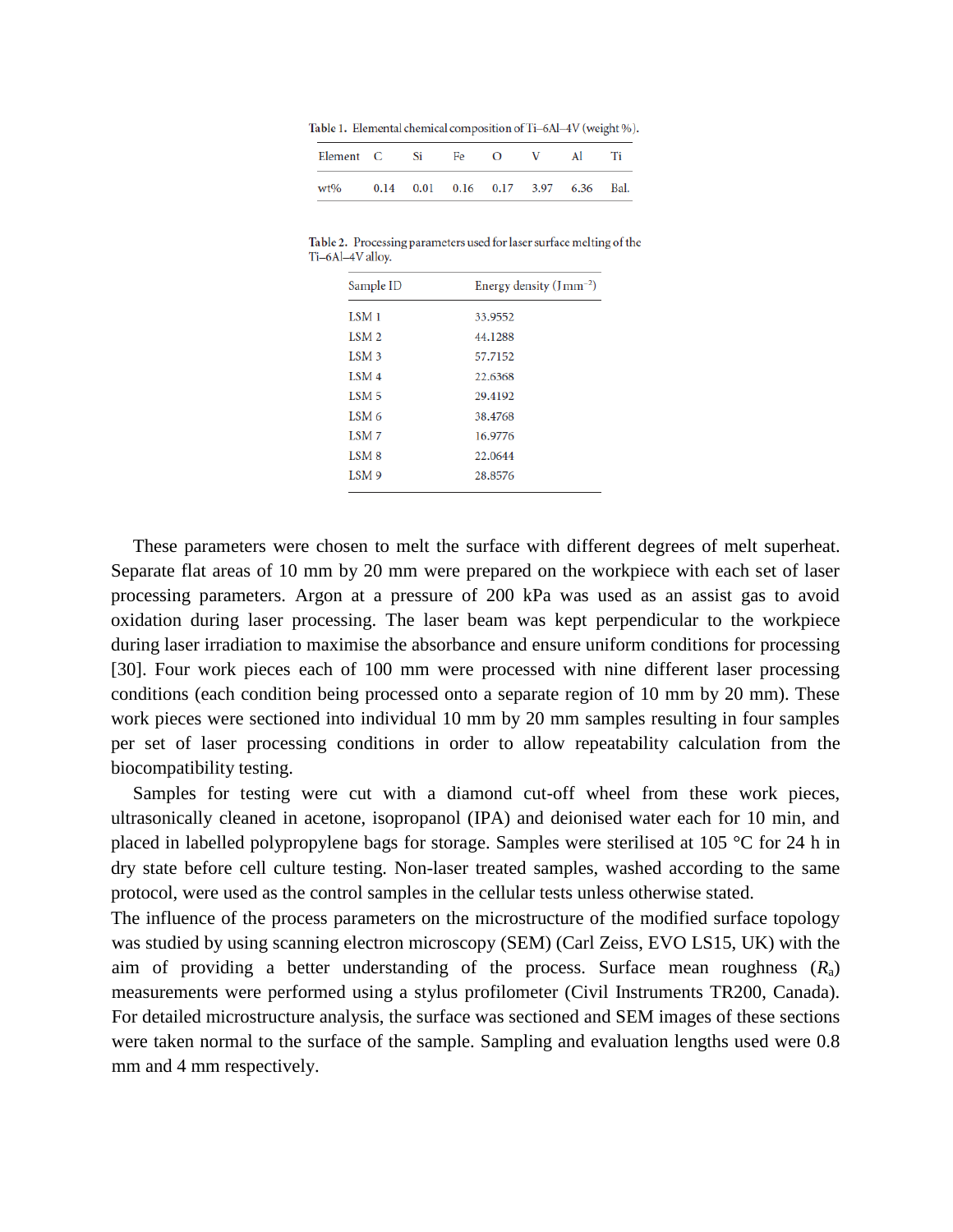Five measurements were taken to obtain the average roughness for each sample, according to ISO 4287/4288. Vickers microhardness tests, using a Leitz mini-load tester with diamond indenter, a set load of 500 mN, and 30 s indentation time, were performed on transverse sections through the surface. The contact angles, *θ*, of deionised water on the untreated and laser treated Ti–6Al–4V were determined in atmospheric conditions using a sessile drop measuring machine (goniometer), FTÅ 200 angstrom. Dedicated proprietary software was used to measure the wetting angles. Three measurements taken at different positions were averaged to get the final contact angle value for each sample. Element analysis and chemical characterisation were performed with an energy dispersive x-ray spectrometer (EDS), Inca X-Act and Microanalysis suite from Oxford Instruments. The chemical compositions of eight points along a line normal to the surface were measured beginning at 8 μm beneath the surface and with each point separated by 8 μm, thus giving an analysis range of 64 μm covering both the untreated and laser melted regions.

#### **2.2. Resazurin cell viability assay**

The viability of BALB 3T3 cells (mouse embryonic fibroblast cell line) seeded on the titanium samples was assessed using the resazurin cell viability assay. Resazurin acts as an indicator to measure cell metabolic activity. Viable cells retain the ability to reduce nonfluorescent resazurin to resorufin, which is highly fluorescent at 590 nm while non-viable cells do not reduce the indicator dye, and thus do not generate a fluorescent signal. The percentage reduction of the resazurin dye by BALB 3T3 cells is dependent on cell number but also on the time available for cell reduction. In order to determine the optimal time points to measure the formation of resorufin, different time points were first investigated in a 24 well microtitre plate. Cells were seeded at a density of 30,000 cells/well and allowed to attach and proliferate for 48 h by which time the cell number was approximately 120,000 cells/ well.

A final approximate cell density of 120,000 cells per well in a 24-well plate was maintained throughout all experiments as a standard. This number of cells relates to sub-confluent conditions in the 24-well plate. The medium over the cells was then replaced with medium containing a blue dye, resazurin (44  $\mu$ M). The reduction of resazurin to resorufin was measured at 1 h intervals. Results presented in this work are the average of three individual experiments from three of the four separate prepared samples for each set of conditions. It was found that the dye reduction remained linear for 3 h but beyond this point the dye reduction became increasingly non-linear, as shown in the online supplementary figure S1[\(stacks.iop.org/BMM/10/015007/mmedia\).](http://dx.doi.org/stacks.iop.org/BMM/10/015007/mmedia)

Measurements beyond this time range would therefore underestimate cell proliferation and would give an inaccurate representation of cell number. Therefore a 3 h time point was used for all subsequent experiments. Thus, BALB 3T3 cells were seeded on the laser treated samples in each well at a density of 30,000 cells/well and the reduction of resazurin to resorufin was measured at 3 h after seeding. For the resazurin assay, the untreated sample was cleaned as described in section 2.1. The positive control was measured from cells in a phosphate buffered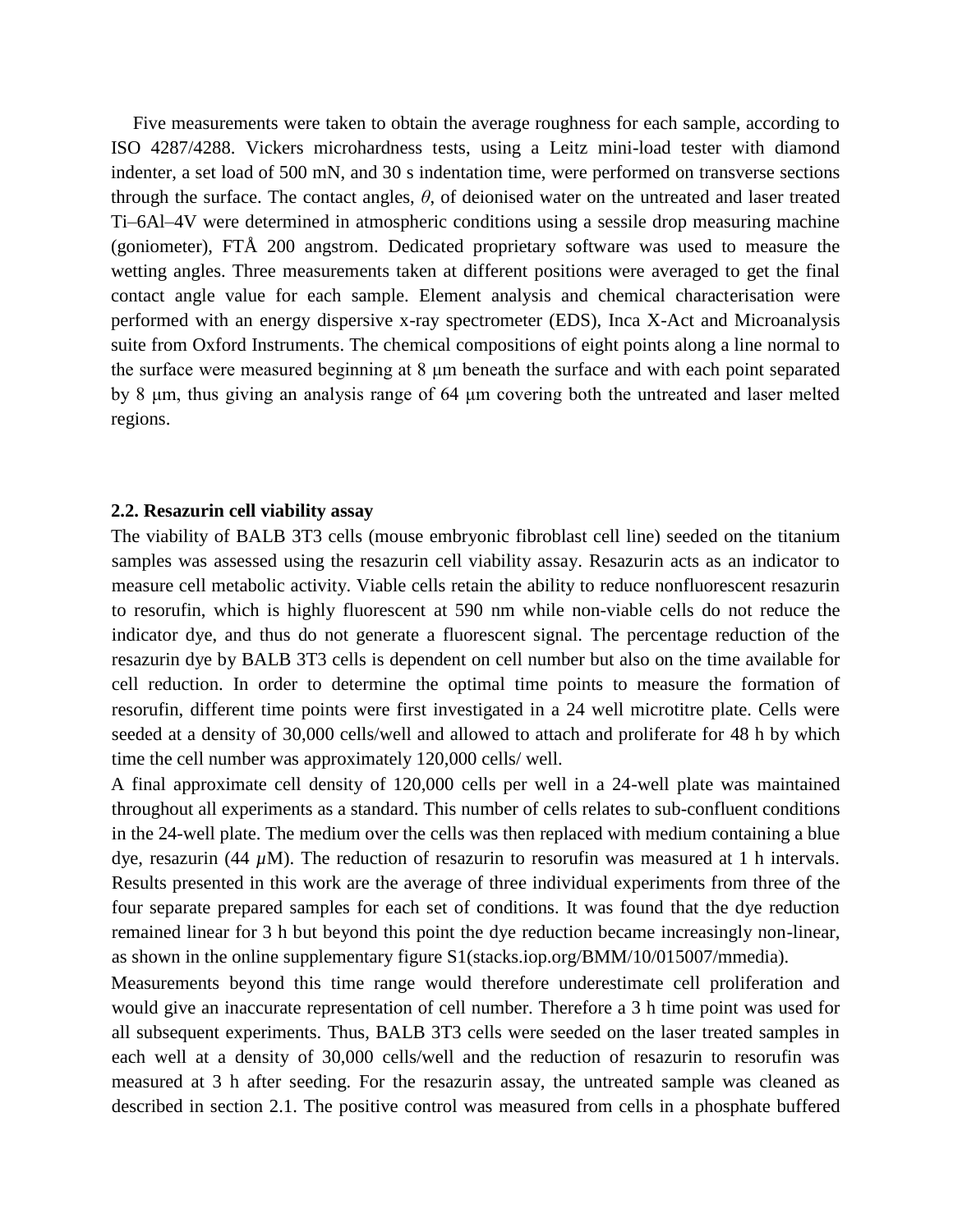saline (PBS) (5×)/ trypsin solution (GibcoW, Invitrogen Brasil Ltd, Sao Paulo, SP, Brazil). This positive control was set as the 100% reduced reazurin reference level for comparison of other sample results. The negative control was measured from cells on cover glass slides (VWR Scientific, USA).

#### **2.3. MTT assay**

Cytotoxicity tests were performed in accordance with ISO10993-5; 2009 guidelines and included the direct contact, the indirect contact and elution tests with MTT as an endpoint. The *in vitro* cytotoxicity assessment of the Ti–6Al–4V samples was performed with the mouse embryo fibroblast (NIH/3T3) cell line which was composed of 178 ml Dulbecco's modified Eagles medium (DMEM), 20 ml of fetal calf serum (FCS), 1 ml of penicillin-streptomycin, and 1 ml of amphotericin B. An MTT stock solution (5 mg ml<sup>-1</sup>) was made by dissolving 50 mg of MTT salt in 10 ml of sterile PBS. The solution was filtered through a 0.22 μm polyethersulfone (PES) membrane filter, kept in the dark, and refrigerated at <4 °C. NIH/3T3 cells were seeded at 500,000 cells ml−1 in 60 mm tissue culture plates and incubated at 37 °C until confluent. Sterile laser treated and untreated Ti–6Al–4V samples were placed in the centre of confluent cultures covering approximately 10% of the growth area and incubated for a further 24 h at 37 °C.

Following careful removal of samples with sterile tweezers, and cell incubation in MTT medium (0.5 mg m $^{-1}$ ) for 4 h, the MTT media was carefully aspirated off and dimethyl sulfoxide (DMSO) was added to each well to aid in solubilisation of the crystals. Plates were shaken for 15 s and incubated at room temperature for 10 min prior to recording optical densities at 540 nm, with cell viabilities calculated as a percentage of untreated control cells using equation (1) and presented with  $\pm$  the standard error of the mean (SEM  $\sigma_M$ ).

Cell viability (%)  
= 
$$
\frac{\text{Absorbance}_{540 \text{ nm}} \text{of treated cells}}{\text{Absorbance}_{540 \text{ nm}} \text{of untreated cells}} \times 100.
$$
 (1)

### **2.4. Hoechst 33258 DNA pre-osteoblast cell attachment assay**

2.4.1. Cell attachment and proliferation.

MC3T3 pre-osteoblast cells were seeded onto titanium samples at a seeding density of 2.5  $\times$  10<sup>5</sup> cells. The seeded samples were cultured in 1 ml of in standard media (αMEM media (BioSera) supplemented with 10% fetal bovine serum (BioSera), 2% penicillin/streptomycin (Sigma Aldrich), and 1% l-glutamate (Sigma Aldrich)). At 2 h, 3 and 7 d, the cells were removed using a trypsinethylenediaminetetraacetic acid (EDTA) solution, and digested using papain solution to expose the DNA. Cell number was quantified using Hoechst 33258 DNA assay. Hoechst dye binds to DNA (hence the exposure of DNA required) and fluoresces, which results in higher levels of fluorescence with higher amounts of DNA. Measurements were made using a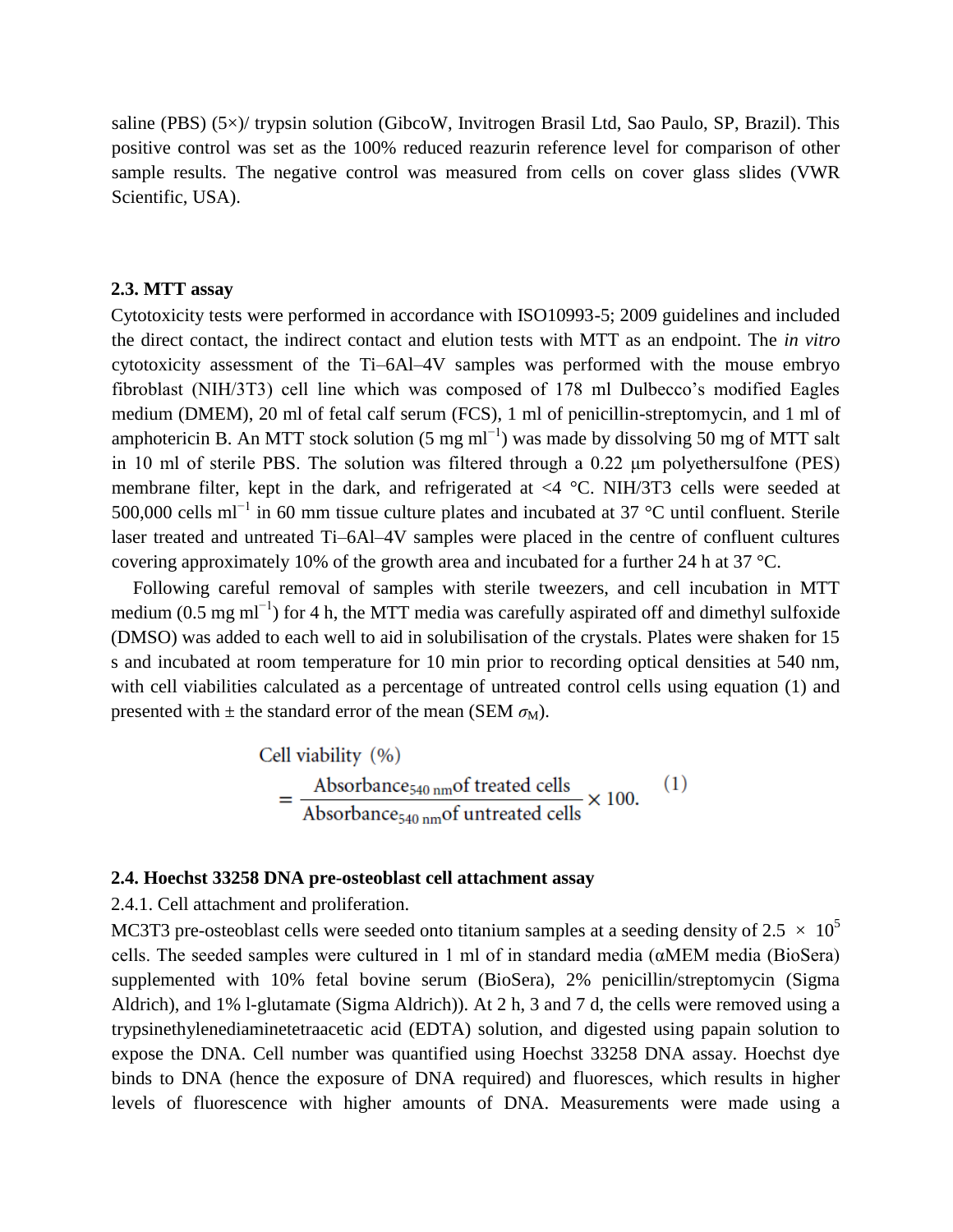fluorescence spectrophotometer (Varioskan Flash, Thermo Scientific) (excitation: 355 nm; emission: 460 nm) and readings were converted to cell numbers using a standard curve. Cell attachment was determined using at 2 h post seeding and cellular proliferation at 3 and 7 d post seeding.

## **2.4.2. Metabolic activity.**

Metabolic activity of pre-osteoblast cells was evaluated using the alamarBlue® assay. 10% alamarBlue<sup>®</sup> solution (Invitrogen, UK) was made using  $\alpha$ -MEM media (BioSera) and alamarBlue<sup>®</sup> dye. AlamarBlue<sup>®</sup> is a compound that is reduced in cells and this reduction results in a colour change of the solution, thereby indicating the cell metabolic activity. The samples were then removed from the media and placed in 24 well plates with 1 ml of 10% alamarBlue<sup>®</sup> solution in each well. The samples were then incubated at 37  $\degree$ C and 5% CO<sub>2</sub> for 4 h. They were then transferred back to 24 well plates with 1 ml of media in each well, and the alamarBlue<sup>®</sup> solution pipetted out in 100  $\mu$ l triplicate on 96 well plates and read with a spectrophotometer at 540 and 620 nm absorbance. This process was repeated at 24 h (1 d), 96 h (3 d) and 168 h (7 d) to assess cell metabolism.

#### **2.5. Statistical analysis**

One way repeated analysis of variance (ANOVA), followed by Holm-Sidak multiple comparisons, were performed to compare data. T-tests were also used to compare the treated and untreated samples. Error bars on figures report data standard deviations and *p* < 0.05 was used as the probability value to determine significance, unless otherwise stated.

#### **Results**

#### **3.1. Surface characteristics**

The effect of laser processing parameters on resulting microhardness with respect to depth from the laser treated surface is shown in figure 1. This SEM image shows the microstructure in the transverse (perpendicular) direction to the sample surface and the associated laser affected microstructural region. A microhardness value of 760 HV was achieved for laser treated surfaces, accounting for an increase in hardness of up to 67% compared to the as-received alloy. The back scattered image of Ti–6Al–4V surface (*b*) before and (*a*) after laser surface melting is shown in figure 1 (inset). The phase structure transformed from the typical  $\alpha$  (dark regions) +  $\beta$ (lighter regions) structure before processing into a fine martensite structure after processing due to the low residence times used in the experiments which resulted in high cooling rates. An associated reduction in *β* phase from an average of 29%, in the non-laser treated material, to an average of 21%, in the laser treated material, was previously recorded via XRD [31]. No observable voids, inclusions, or pits were present.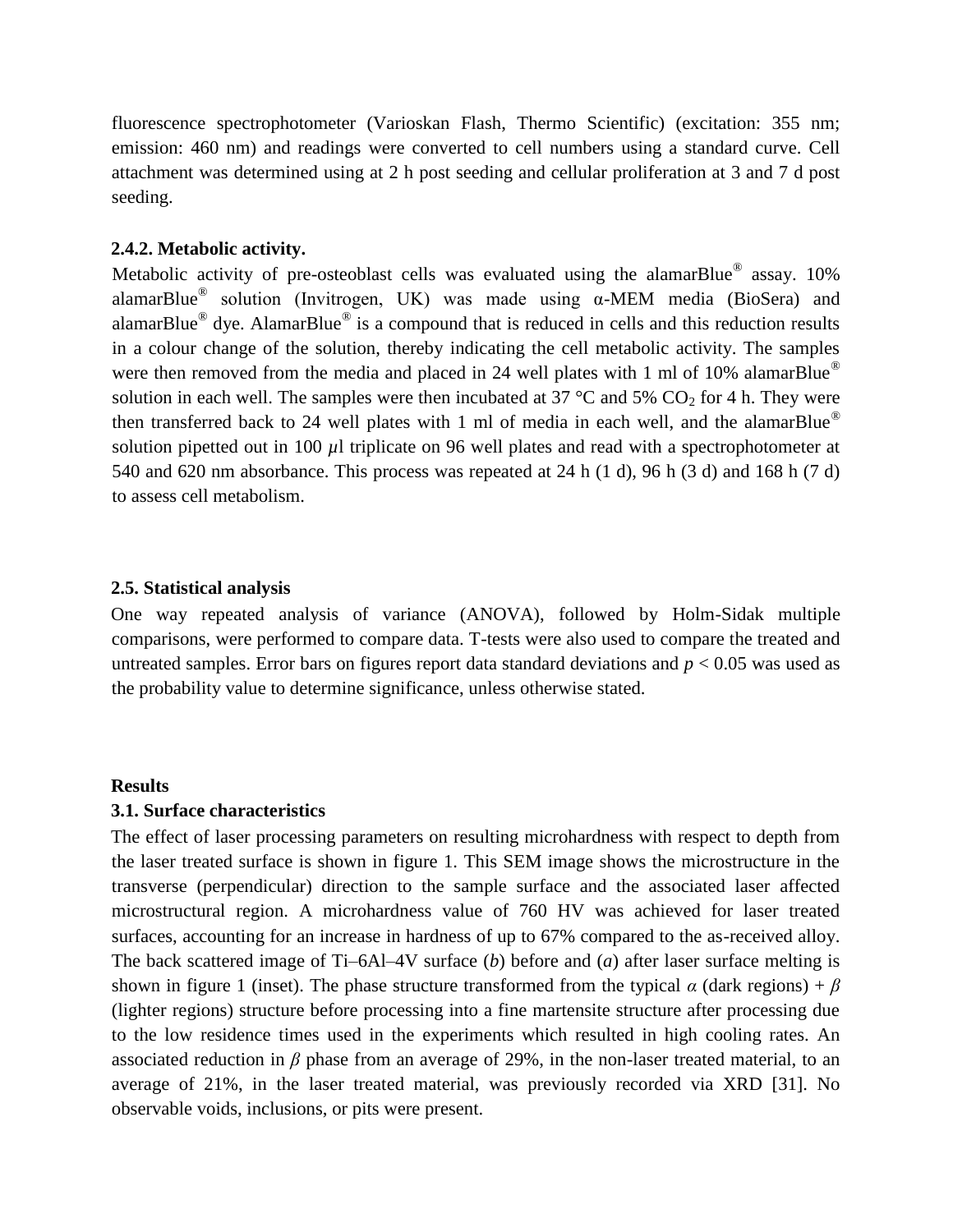

Figure 1. SEM image of the sample microstructure on a section taken normal to the surface of the sample, corresponding microhardness results shows increased hardness within the laser surface modified region compared to the bulk non-treated region. Inset: back scattered electron microstructural images of  $(a)$  laser treated and  $(b)$  untreated Ti-6Al-4V.

After high speed laser treatment, regular processed tracks were observed revealing phase transformation in the modified layer with no evidence of ablation of the surface. This crack elimination is attributed to the high speed processing, ensuring minimal thermal stress exerted on the surface thus avoiding crack development. A detailed investigation of the influence of the process parameters on the surface topology has been reported previously [31]. The laser treated surfaces had average roughness values between 1.39 and 2.73 μm depending on the the process parameters, with the lower roughness values occurring at the higher irradiance values for the range of irradiance levels investigated; refer to online supplementary table S1(stacks.iop.org/ BMM/10/015007/mmedia).

Chemical compositions of eight points covering both the untreated and laser melted regions were measured. Figure 2 shows the variation in weight percent of the titanium (Ti) element for samples LSM 3, LSM 6 and LSM 9. This micrograph also highlights changes in microstructure of the laser surface modified sample at the corresponding distances. Within the laser treated region, the titanium element composition is uniform at approximately 90% compared to the relatively non-homogenous titanium distribution within the bulk alloy. The same trend was found for the aluminium alloying element in the online supplementary figure S1[\(stacks.iop.org/](http://dx.doi.org/stacks.iop.org/BMM/10/015007/mmedia)  [BMM/10/015007/mmedia\)](http://dx.doi.org/stacks.iop.org/BMM/10/015007/mmedia).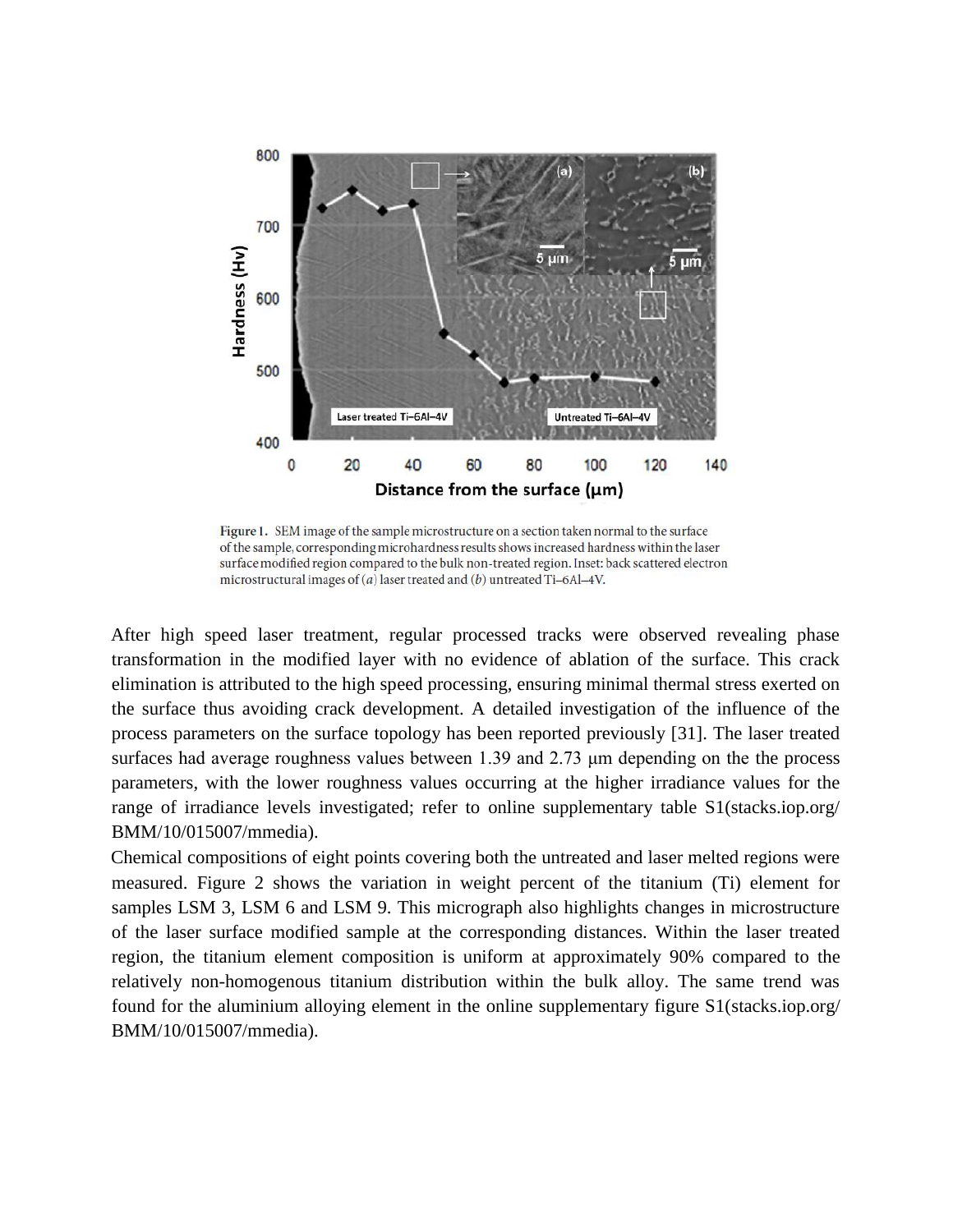

## **3.2. Resazurin cell viability assay**

Subsequent to BALB 3T3 cells being seeded at a density of 30,000 cells on laser treated samples in three groups, metabolic activity of cells was investigated after 3 h as a function of reduced resazurin to resorufin. The effects of laser treated surface on the reduction of resazurin are shown in figure 3. Results are represented as a percentage of the untreated control  $\pm\%$  of standard deviation of four individual experiments.



Figure 3. Average results of resazurin reduction in all three groups as a percentage of the control at 3 h after seeding.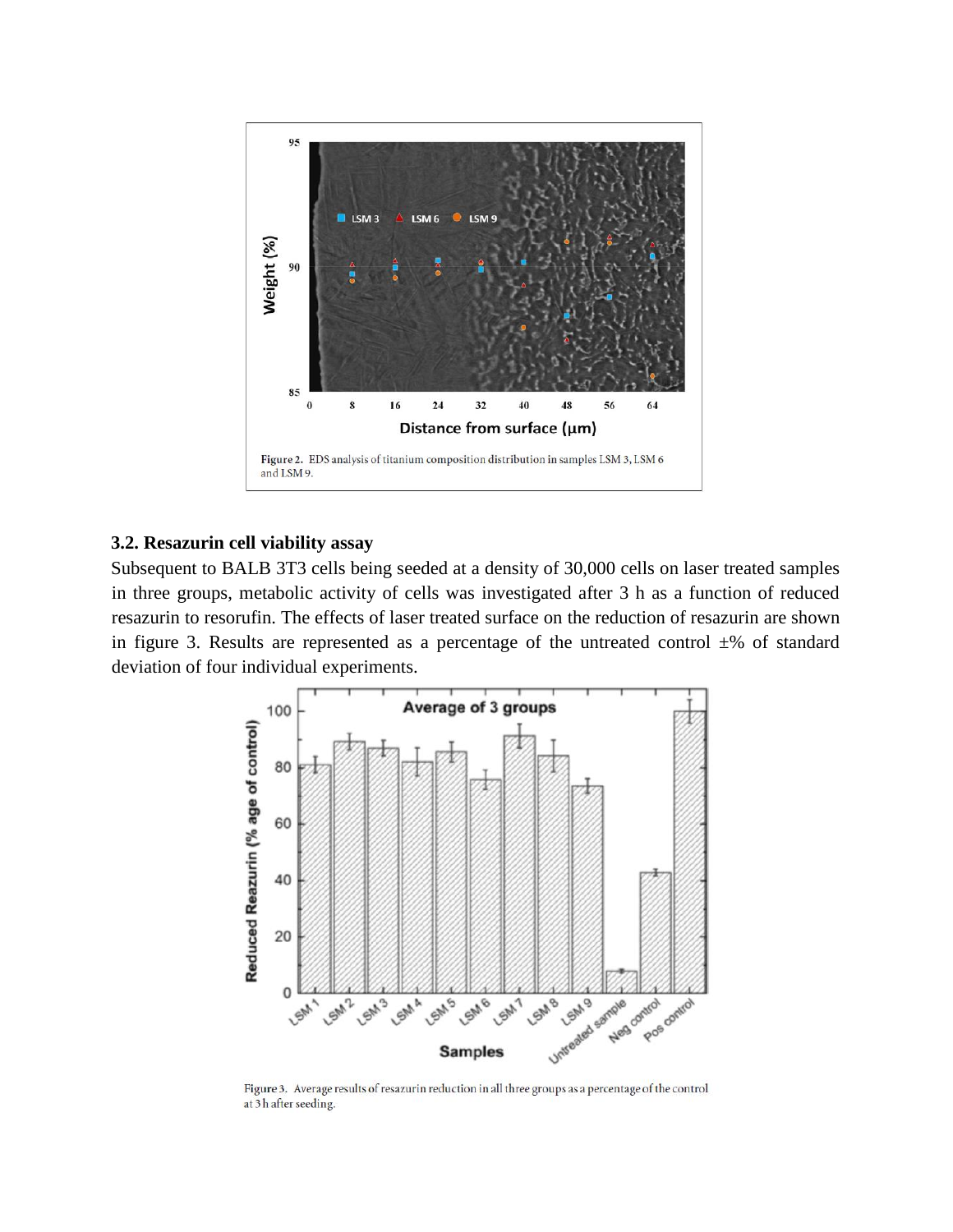The measurement of reduced percentage of resazurin indicates the viability of cells and the integrity of mitochondrial function. Thus, these results clearly show preferential cell growth and cell viability on the laser treated surfaces. The variation in the amount of reduced resazurin could be attributed to the difference in average roughness between the laser treated samples (average *R*<sup>a</sup> of 1.8  $\mu$ m) and the non-treated sample (average  $R_a$  of 0.56  $\mu$ m). The results from all three groups are reported in the online supplementary figures S2–S4[\(stacks.iop.org/](http://dx.doi.org/stacks.iop.org/BMM/10/015007/mmedia)  [BMM/10/015007/mmedia\)](http://dx.doi.org/stacks.iop.org/BMM/10/015007/mmedia).

## **3.3. MTT assay**

#### 3.3.1. Direct contact

The MTT assay determines the ability of viable cells to convert the soluble tetrazolium salt (MTT) into a purple formazan precipitate which can be quantified spectrophotometrically, and is directly proportional to the number of viable cells. Figure 4 represents the results for MTT viability assessment of NIH/3T3 fibroblast cells following 24 h exposure to the samples.



Figure 4. Effect of Ti-6Al-4V samples in direct contact with NIH/3T3 fibroblasts for 24h using the MTT cell viability assay as a measure of toxicity (\* $p$  < 0.05)

Each result is the mean of three separate experiments where  $n = 3 \pm \sigma_M$ , (\* denotes a significant difference from the control,  $p < 0.05$ . A high degree of reproducibility was achieved as indicated by the relatively small error bars. Laser treated samples showed a significant  $(p < 0.05)$ inhibition of formazan production with viability of ~80% compared to the untreated samples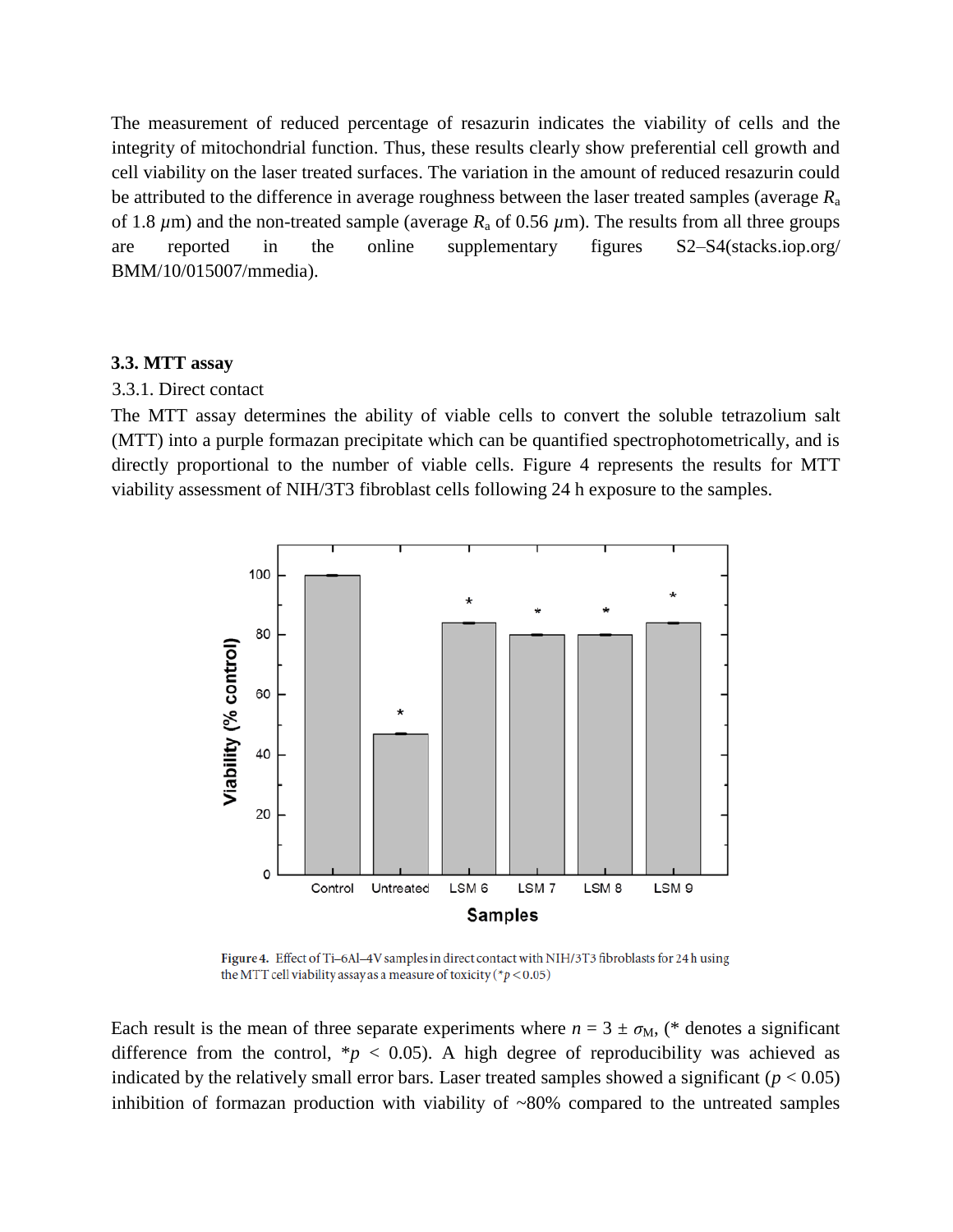which presented viability values below 50% at 24 h exposure. The results clearly indicate that the laser treatment increased the cell viability as compared to the untreated samples and had a positive impact on reducing the cytotoxicity of the Ti–6Al–4V surfaces.



Microscopic examinations were carried out on cells exposed to the control, untreated and the laser treated sample surfaces; see figure 5. Exposure to untreated surfaces resulted in detachment and death of numerous cells as indicated by the deteriorated cell monolayer compared to the control; see figures 5(*a*) and (*b*). In contrast, the majority of NIH/3T3 cells exposed to the laser modified surfaces were still attached and only minor morphological changes, such as detachment of single cells, was observed; see figure 5(*c*). Cell viability percentage was not found to be significantly affected for the range of roughness ( $R_a$  of 1.3–2.7  $\mu$ m) and contact angels (25–60°) provided within the laser processed samples.

## **3.3.2. Elusion test.**

Figure 6 shows the effect of various concentrations of untreated and laser melted Ti–6Al–4V sample extracts in contact with NIH/3T3 fibroblasts for 24 h using the MTT cell viability assay as a measure of toxicity. Each data point is the mean of three separate experiments where  $n = 18$  $\pm \sigma_M$ . All samples produced a dose dependent decrease in viability. High extract concentrations resulted in up to 20% inhibition of formazan production while low concentrations exerted only slight cytotoxic behaviour. In general, laser treated samples showed high cell viability compared to the non-treated samples.

## **3.4. Hoechst 33258 DNA pre-osteoblast cell attachment assay 3.4.1. Cell attachment and proliferation**

Cell attachment after 2 h was with the rage of 15–30% of the number of cells originally seeded for all samples. The differences in cell number on day 3 and day 7 are shown in figure 7.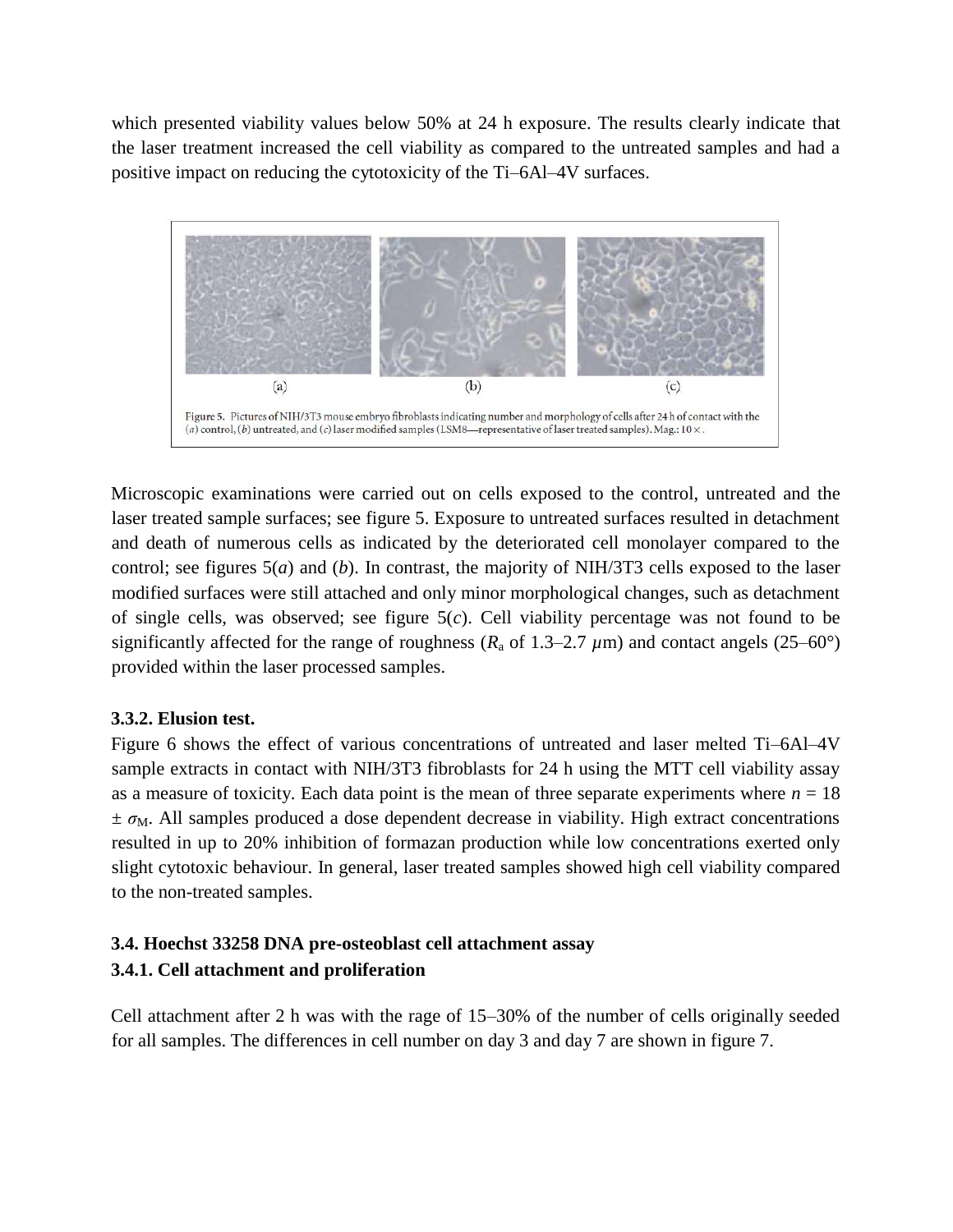

One way ANOVA calculations showed no significant difference in cell number at day 3, but there were significantly higher numbers of cells at day 7 for all treated samples compared to the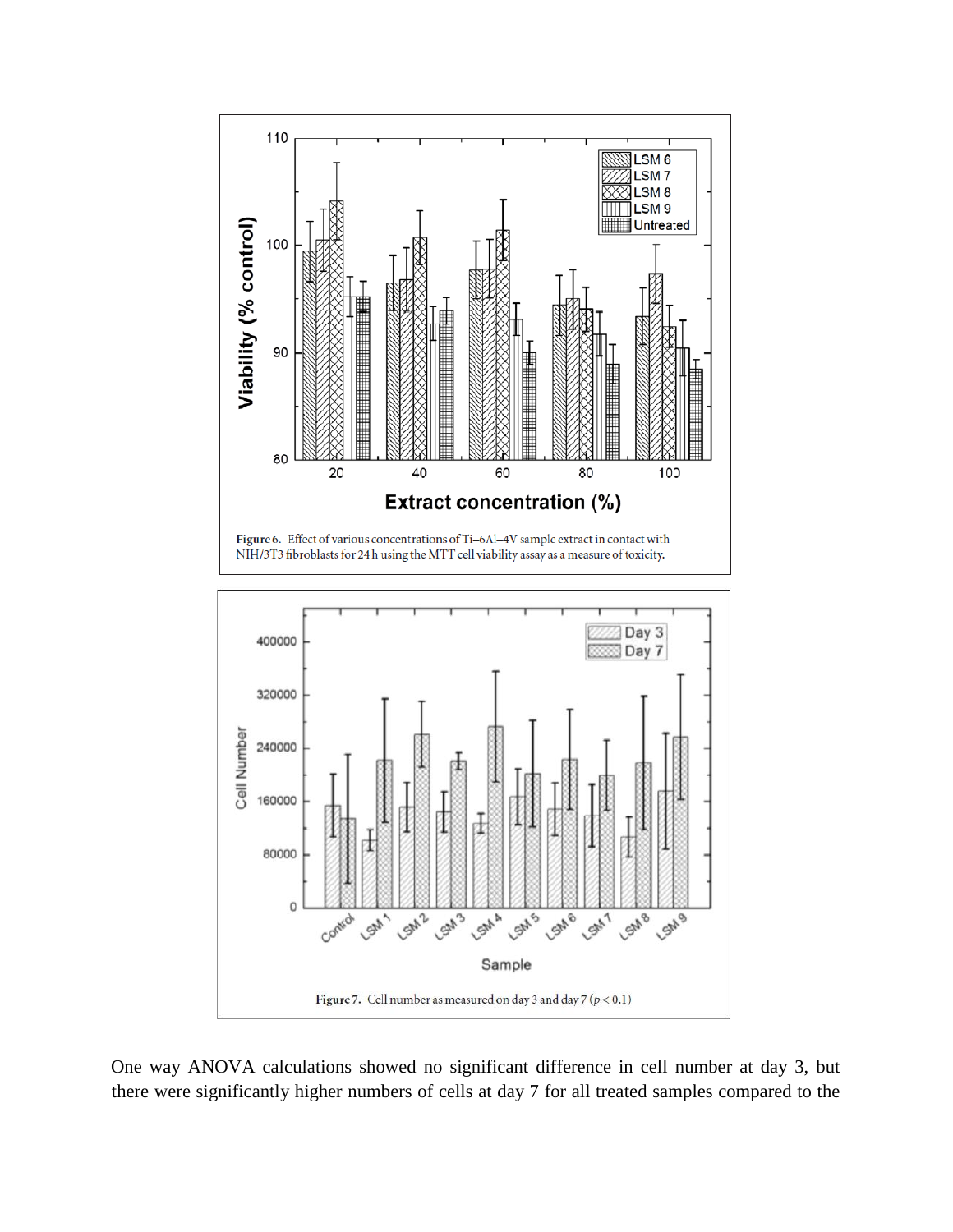untreated controls  $(p < 0.1)$ . This clearly suggests that the laser treated surfaces favoured cell metabolism which led to the significant increase in the cell number. The differences between the properties of the treated samples were not large enough to show significant differences in cell metabolism and proliferation. It is suggested that further studies be undertaken with a wider range of laser processing conditions and to develop an assay for evaluation of cell metabolism and proliferation over a longer time frame.

#### **3.4.2. Metabolic activity.**

The effect of the samples on pre-osteoblast cell proliferation is shown in figure 8. One way ANOVA for each set of data demonstrated that there is no significant difference between cell proliferation levels on the laser treated samples. However, the difference between the control (untreated sample) and the laser treated samples was significant  $(p < 0.05)$ . This demonstrates that there was enhancement of cell metabolic activity on the laser treated samples compared to untreated control Ti–6Al–4V samples. Furthermore 90% confidence intervals showed that there was a significant difference between untreated control and the treated samples for the lowest time point.



Figure 8. Trends of metabolic activity as percent reduction for samples at 24h, 96h, and 7d with respect to sample type and to time. 90% confidence intervals are indicated for the control and LSM 3 (representative of laser treated samples).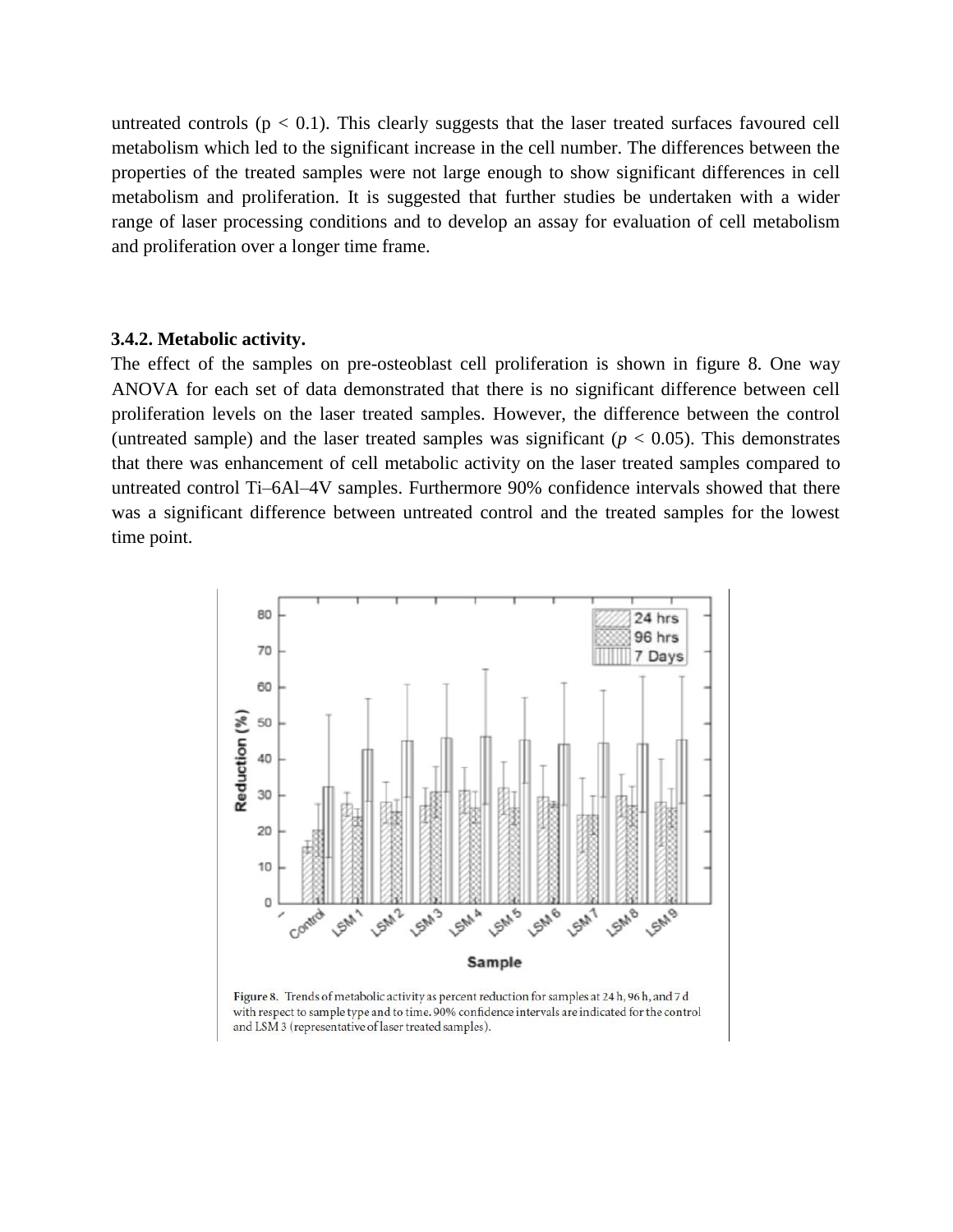## **4.Discussion**

The nature of implant surface is known to play a direct role in determining the biological response. The results of this study demonstrate that cellular response to bulk Ti–6Al–4V alloy can be improved substantially by the laser surface melting method employed. Unlike other surface modification methods, the formation of structures via laser surface melting in this work were achieved with set levels of irradiance, high speed processing, low residence times, and assisting gas. The processing parameters were carefully chosen so that energy densities did not exceed levels that would induce ablation of surface material and hence would exert minimal thermal stress in order to avoid the development of surface cracks. Samples with an average roughness value ( $R_a$ ) between 1.39 and 2.73 μm were fabricated via this technique compared to the non-laser treated sample roughness of 0.56 μm *R*a. Cell adhesion, proliferation, viability and metabolic activity of fibroblast cells were evaluated in order to estimate the *in vitro* cycotoxicity response to the laser treated surfaces.

Direct contact analysis showed improved cytotoxicity behaviour in laser treated samples compared to the untreated control. Overall the viability of the NIH/3T3 monolayer did not significantly vary from the untreated control monolayer indicating minimal loss of viability following treatment with extracts prepared from laser treated samples seven to nine. On the other hand, the highest tested concentration of extracts obtained from sample six and untreated samples induced a slight but significant ( $p < 0.05$ ) loss in cell viability indicating the possibility of detrimental leachates being present; see figure 6. The release and accumulation of metallic ions over time by the way of passive dissolution or another process involving wear can potentially lead to discoloration of the surrounding tissue, an inflammatory reaction, and lead to osteolysis [32, 33]. However, results from the elution tests indicate that although statistically significant reductions in cell viability were observed upon exposure to extracts from untreated samples, cell viability remained high for all samples and at an acceptable level for biomedical applications, according to ISO10993-5; 2009. Initial positive results from the fibroblast cell lines led to the work performed on the osteoblast cell line which is relevant to the usage material in bone repair applications.

Cell attachment and proliferation of MC3T3 preosteoblastic cells in contact with the nontreated control and the laser treated samples were evaluated at day 3 and day 7. The results showed that the laser surface melting did not adversely affect the initial cell attachment on the implant surface. No significant difference was detected in cell number at day 3, however cell number increased to a significantly higher level within the laser treated samples at day 7. These results are in agreement with similar studies reporting the positive effect of laser modification of titanium alloys on the biological response [34, 35]. Some groups report a significant difference in cell attachment with level of roughness [36], which was not found within the range of roughness encountered from the current study. An average 30% cell attachment on laser treated titanium alloys was observed, and this value was independent of roughness and contact angle of the surface within the ranges investigated. The explanation of this lack of difference in cell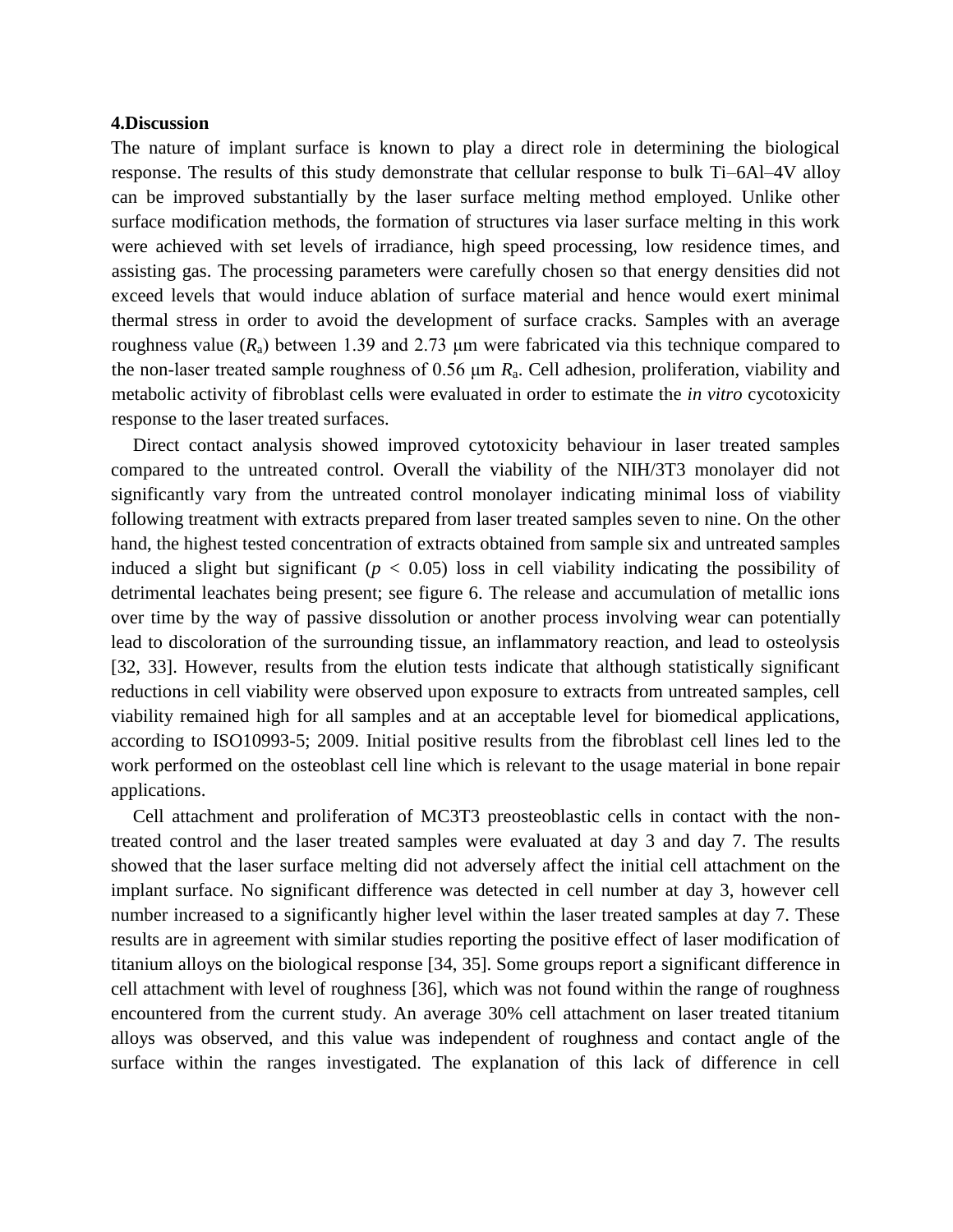attachment levels between laser treated samples could possibly be due to the small variation in *R*<sup>a</sup> values among the samples examined (between  $1-3 \mu m$ ).

Metabolic activity was recorded after 1, 3 and 7 d. At day 1 time point, a significantly higher metabolic activity was recorded for the laser treated samples in comparison to the non-treated control. At day 3 positive metabolic activity was recorded while at day 7 metabolism was significantly higher in many of the laser treated samples compared to the day 3 recoded levels. While average results show increasing cell proliferation and metabolism for the laser treated samples as time progresses, data error bars can also be seen to overlap in some cases. Further studies could examine more samples to reduce these as well as cell metabolism and proliferation over a longer time frame (i.e. greater than 7 d) and for a larger range of surface roughness levels. However, higher average cell attachment and metabolic activity on treated samples compared to the untreated controls was confirmed with alamarBlue® assay which indicates the higher bioactivity of the treated surfaces [23].

Some differences were recorded for the effect of the laser processing parameters for specific cell line responses, however these were relatively minor compared to the improved benefits of the laser treated surfaces in comparison to the non-laser treated surfaces. The results in this paper have shown that the laser treatment employed substantially improves cell adhesion, proliferation, and metabolic activity for both fibroblast and pre-osteblastic, relative to non-laser treated surfaces for Ti–6Al–4V. In addition, the laser treated surfaces show better long term cell proliferation and cellular metabolic activity for pre-osteoblastic cells. The laser treated surfaces had increased roughness, reduced β phase (8% reduction), and increased microhardness (250 HV increase) in comparison to the non-laser treated surface. Several studies attribute reduced β phase (i.e. transformed Ti martensitic structure) in the laser-modified layer to increased corrosion resistance due to enhanced chemical inertness [37, 38].

It is therefore expected that this technique of surface melting has tremendous potential to significantly improve the biocompatibility of titanium implants *in vivo*. Other factors that would be altered and which may affect cellular response include resultant changes in oxide layer formation [39] and grain structure (including orientation and size). Within the range of tested parameters, decisions regarding the optimum parameters should also be based on surface durability results such as life times as determined from corrosion or tribological testing [31].

#### **5.Conclusions**

Biocompatible Ti–6Al–4V alloy surfaces have been fabricated by laser surface melting using a  $CO<sub>2</sub>$  laser in an argon gas atmosphere. The laser treated surfaces showed an enhanced cell growth and proliferation compared to the untreated bulk Ti–6Al–4V surface. Metabolic activity and cell viability studies demonstrated improved cellular responses in contrast with control experiments. Our experiments showed that laser fabricated Ti–6Al–4V alloy surfaces provided significantly enhanced cellular attachment and viability above that of the nonprocessed alloy, and thus are promising candidates to be utilised as biological implants. Significantly better results for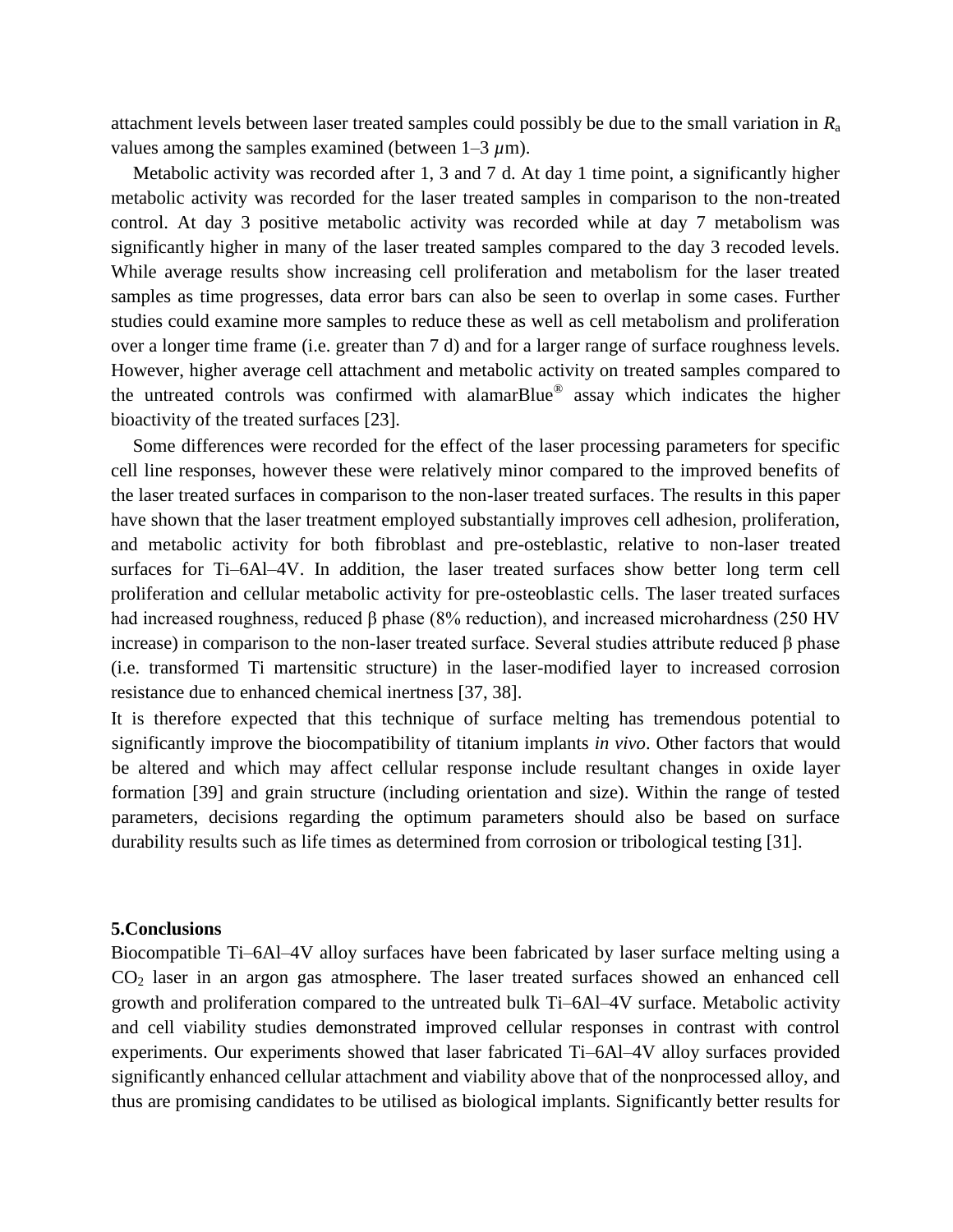specific laser processing parameters and for specific cell assays were recorded indicating the potential for implementation of optimised laser processing parameters in order to achieve optimum biocompatibility. Further investigations to better understand cell growth mechanisms could include a wider range of examination for laser processing parameters and a design of experiments to deconvolve of the effects from surface chemistry, roughness, surface area, and grain structure (including orientation and size). However, the results presented here indicate that significantly increased biocompatibility has resulted from the investigated laser treatments and thus this laser surface melting treatment shows great potential to provide improved biocompatibility of titanium implants *in vivo*.

#### **Acknowledgments**

The authors sincerely thank the Office of Vice President of Research (DCU), National Access Program (Tyndall), the Physicians Award Fund (RCSI), and SFI grant number 12/IA/1576 for the financial support for this work.

## **References**

- [1] Malchau H, Herberts P, Eisler T, Garellick G and Söderman P 2004 The Swedish Total Hip Replacement Register *J. Bone Joint Surg. Am.* **86-A** 363–82
- [2] Amstutz H C, Campbell P, Kossovsky N and Clarke I C 1992 Mechanism and clinical significance of wear debris-induced osteolysis *Clin. Orthop. Relat. Res.* **276** 7–18
- [3] Nag S and Banerjee R 2012 Fundamentals of medical implant materials *ASM Handbook, Materials for Medical Devices* vol **23** ed R J Narayan (Materials Park, OH: ASM International) pp 6–17
- [4] González J E G and Mirza-Rosca J C 1999 Study of the corrosion behavior of titanium and some of its alloys for biomedical and dental implant applications *J. Electroanal. Chem[.](http://dx.doi.org/10.1016/S0022-0728(99)00260-0)* **[471](http://dx.doi.org/10.1016/S0022-0728(99)00260-0)** [109–15](http://dx.doi.org/10.1016/S0022-0728(99)00260-0)
- [5] Grosgogeat B, Reclaru L, Lissac M and Dalard F 1999 Measurement and evaluation of galvanic corrosion between titanium/Ti6Al4V implants and dental alloys by electrochemical techniques and auger spectrometry *Biomaterial[s](http://dx.doi.org/10.1016/S0142-9612(98)00248-8)* **[20](http://dx.doi.org/10.1016/S0142-9612(98)00248-8)** [933–41](http://dx.doi.org/10.1016/S0142-9612(98)00248-8)
- [6] Lowenberg B F, Lugowski S, Chipman M and Davies J E 1994 ASTM-F86 passivation increases trace element release from Ti6Al4V into culture medium *J. Mater. Sci.* **5** 467–72
- [7] Park J W, Jang J H, Lee C S and Hanawa T 2009 Osteoconductivity of hydrophilic microstructured titanium implants with phosphate ion chemistry *Acta Biomater[.](http://dx.doi.org/10.1016/j.actbio.2009.02.026)*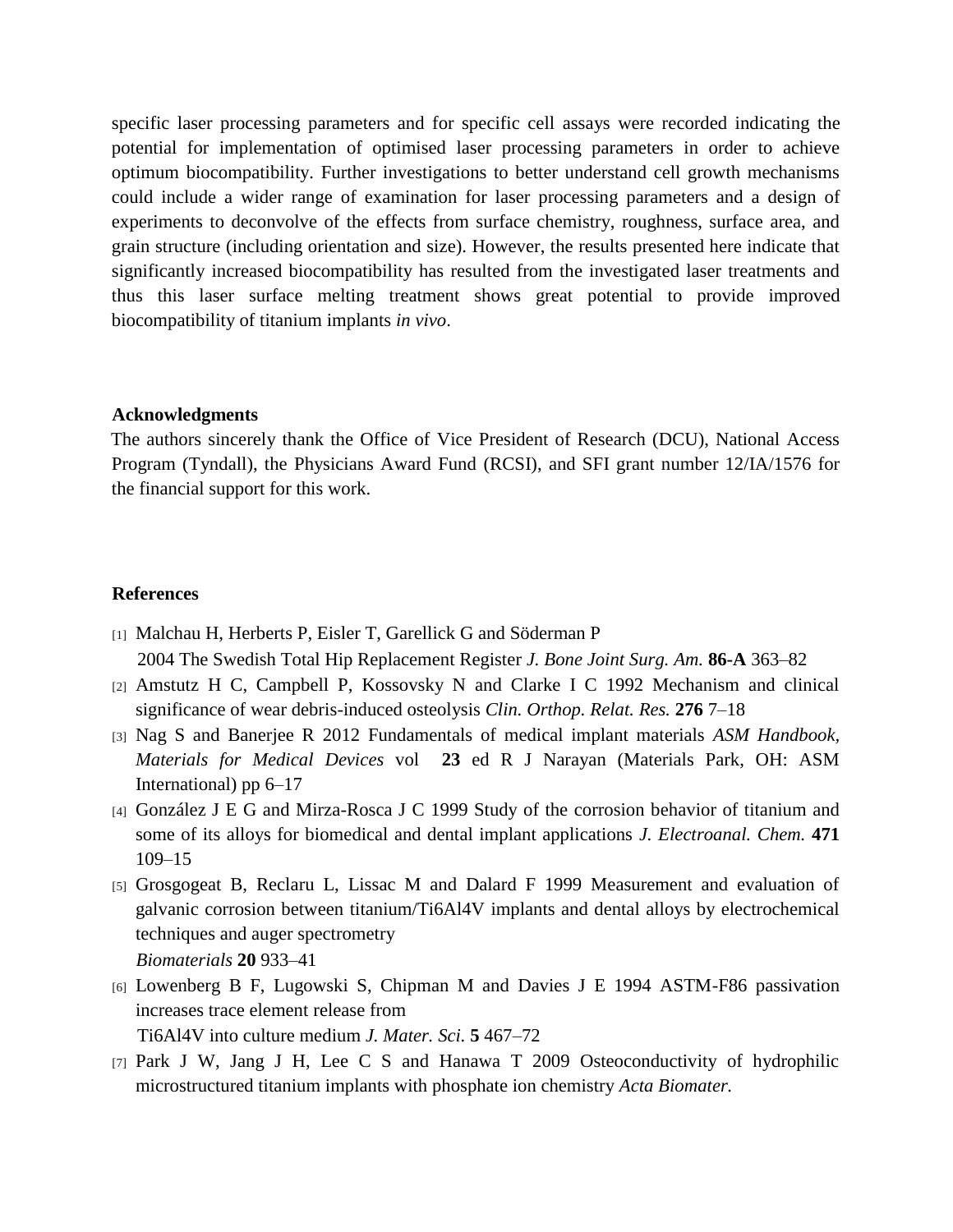**[5](http://dx.doi.org/10.1016/j.actbio.2009.02.026)** [2311–21](http://dx.doi.org/10.1016/j.actbio.2009.02.026)

- [8] Sul YT, Johansson C, Byon E and Albrektsson T 2005 The bone response of oxidized bioactive and non-bioactive titanium implants *Biomaterials* **[26](http://dx.doi.org/10.1016/j.biomaterials.2005.04.058)** [6720–30](http://dx.doi.org/10.1016/j.biomaterials.2005.04.058)
- [9] Yuhua L, Chao Y, Haidong Z, Shengguan Q, Xiaoqiang L and Yuanyuan L 2014 New developments of Ti-based alloys for biomedical applications *Materials* **[7](http://dx.doi.org/10.3390/ma7031709)** [1709–800](http://dx.doi.org/10.3390/ma7031709)
- [10] Velasco-Ortega E, Jos A, Cameán A M, Pato-Mourelo J and Segura-Egea J J 2010 *In vitro* evaluation of cytotoxicity and genotoxicity of a commercial titanium alloy for dental implantology *Mutat. Res[.](http://dx.doi.org/10.1016/j.mrgentox.2010.06.013)* **[702](http://dx.doi.org/10.1016/j.mrgentox.2010.06.013)** [17–23](http://dx.doi.org/10.1016/j.mrgentox.2010.06.013)
- [11] Faria A C L, Rosa A L, Rodrigues R C S and Ribeiro R F 2008 *In vitro* cytotoxicity of dental alloys and cpTi obtained by casting *J.Biomed. Mater. Res. B* **85** 504–8
- [12] Guan X, Lu Z and Wang L 2011 Achieving high tribological performance of graphite-like carbon coatings on Ti6Al4V in aqueous environments by gradient interface design *Tribol. Lett[.](http://dx.doi.org/10.1007/s11249-011-9851-1)* **[44](http://dx.doi.org/10.1007/s11249-011-9851-1)** [315–25](http://dx.doi.org/10.1007/s11249-011-9851-1)
- [13]Liu P, Smits J, Ayers D C and Song J 2011 Surface mineralization of Ti6Al4V substrates with calcium apatites for the retention and local delivery of recombinant human bone morphogenetic protein *Acta Biomater.* **[7](http://dx.doi.org/10.1016/j.actbio.2011.05.025)** [3488–95](http://dx.doi.org/10.1016/j.actbio.2011.05.025)
- [14]Ben N J, Liang W P, Ren B L and Miao Q 2012 Tribological behaviors of Ti6Al4V with surface plasma molybdenized *Mater. Sci. Forum* **704–705** 1253–8
- [15] Qin L, Yang K K, Wang S and Tang B 2012 Repeated impact resistance of Cr–Mo surface alloying layers on Ti6Al4V alloy *Adv. Mater. Res.* **399–401** 1958–61
- [16] Xua Z, Liuc X, Zhang P, Zhanga X, Zhanga G and Hea Z 2012 Double glow plasma surface alloying and plasma nitriding *Surf. Coat. Techol[.](http://dx.doi.org/10.1016/j.surfcoat.2012.01.010)* **[206](http://dx.doi.org/10.1016/j.surfcoat.2012.01.010)** [3223–9](http://dx.doi.org/10.1016/j.surfcoat.2012.01.010)
- $[17]$ Chang Z K, Wan X S, Pei Z L, Gong J and Sun C 2011 Microstructure and mechanical properties of CrN coating deposited by arc ion plating on Ti6Al4V substrate *Surf. Coat. Technol.* **[205](http://dx.doi.org/10.1016/j.surfcoat.2011.04.037)** [4690–6](http://dx.doi.org/10.1016/j.surfcoat.2011.04.037)
- [18] Vangoelue S Y, Bayrak O, Kovaci H, Yildirim O S, Akguen A and Ayhan C 2011 Investigation of the pull-out strengths of Ti6Al4V cortical screws oxidized with various methods *J.Biomech.* **44** 5
- [19]Balla V K *et al* 2011 Quasi static torsional deformation behavior of porous Ti6Al4V alloy *Mater. Sci. Eng.* C **31** 941–9
- [20] Song B, Dong S, Zhang B, Liao H and Coddet C 2012 Effects of processing parameters on microstructure and mechanical property of selective laser melted Ti6Al4V *Mater. Des[.](http://dx.doi.org/10.1016/j.matdes.2011.09.051)* **[35](http://dx.doi.org/10.1016/j.matdes.2011.09.051)** [120–5](http://dx.doi.org/10.1016/j.matdes.2011.09.051)
- [21]Bandyopadhyay A, Balla V, Roy M and Bose S 2011 Laser surface modification of metallic biomaterials *J. Min. Met. Mater.* **[63](http://dx.doi.org/10.1007/s11837-011-0099-x)** [94–9](http://dx.doi.org/10.1007/s11837-011-0099-x)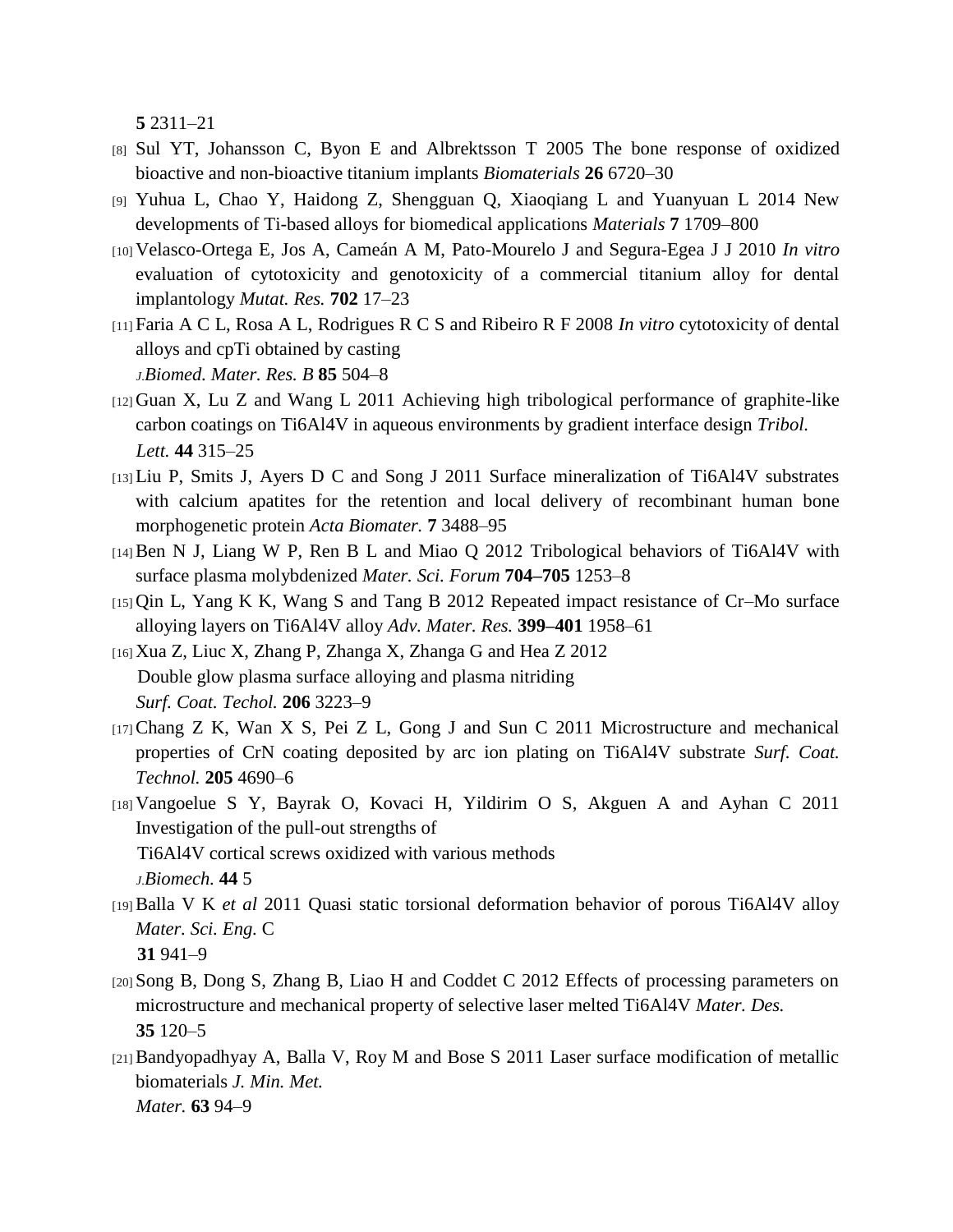- [22] Gaggl A, Schultes G, Muller W D and Karcher K 2000 Scanning electron microscopical analysis of laser-treated titanium implant surfaces-a comparative study *Biomaterial[s](http://dx.doi.org/10.1016/S0142-9612(00)00002-8)* **[21](http://dx.doi.org/10.1016/S0142-9612(00)00002-8)** [1067–73](http://dx.doi.org/10.1016/S0142-9612(00)00002-8)
- [23] Hao L and Lawrence J 2006 *Laser Surface Treatment of Bio-implant Materials* (UK: Wiley)
- [24]Mirhosseini N, Crouse P L, Schmidth M J J, Li L and Garrod D 2007 Laser surface microtexturing of Ti–6Al–4V substrates for improved cell integration *Appl. Surf. Sci[.](http://dx.doi.org/10.1016/j.apsusc.2007.02.168)* **[253](http://dx.doi.org/10.1016/j.apsusc.2007.02.168)** [7738–43](http://dx.doi.org/10.1016/j.apsusc.2007.02.168)
- [25] Ul Ahad I, Bartnik A, Fiedorowicz H, Kostecki J, Ciach T and Brabazon D 2014 Surface modification of polymers for biocompatibility via exposure to extreme ultraviolet (EUV) radiation *J. Biomed. Mater. Res.* A **[102](http://dx.doi.org/10.1002/jbm.a.34958)** [3298–310](http://dx.doi.org/10.1002/jbm.a.34958)
- [26] Hao L, Lawrence J and Li L 2005 Manipulation of the osteoblast response to a Ti–6Al–4V titanium alloy using a high power diode laser *Appl. Surf. Sci.* **[247](http://dx.doi.org/10.1016/j.apsusc.2005.01.165)** [602–6](http://dx.doi.org/10.1016/j.apsusc.2005.01.165)
- [27] Chen J, Ulerich J P, Abelev E, Fasasi A, Arnold C B and Soboyejo W O 2009 An investigation of the initial attachment and orientation of osteoblast-like cells on laser grooved Ti–6Al–4V surfaces *Mater. Sci. Eng. [C](http://dx.doi.org/10.1016/j.msec.2008.11.014)* **[29](http://dx.doi.org/10.1016/j.msec.2008.11.014)** [1442–52](http://dx.doi.org/10.1016/j.msec.2008.11.014)
- [28] Deligianni D D, Katsala N, Ladas S, Sotiropoulou D, Amedee J and Missirlis Y F 2001 Effect of surface roughness of the titanium alloy Ti–6Al–4V on human bone marrow cell response and on protein adsorption *Biomaterial[s](http://dx.doi.org/10.1016/S0142-9612(00)00274-X)* **[22](http://dx.doi.org/10.1016/S0142-9612(00)00274-X)** [1241–51](http://dx.doi.org/10.1016/S0142-9612(00)00274-X)
- [29] Grizon F, Aguado E, Huré G, Baslé M F and Chappard D 2002 Enhanced bone integration of implants with increased surface roughness: a long term study in the sheep *J. Dent[.](http://dx.doi.org/10.1016/S0300-5712(02)00018-0)* **[30](http://dx.doi.org/10.1016/S0300-5712(02)00018-0)** [195–203](http://dx.doi.org/10.1016/S0300-5712(02)00018-0)
- [30] Hallgren C, Reimers H, Chakarov D, Gold J and Wennerberg A 2003 An *in vivo* study of bone response to implants topographically modified by laser micromachining *Biomaterial[s](http://dx.doi.org/10.1016/S0142-9612(02)00266-1)* **[24](http://dx.doi.org/10.1016/S0142-9612(02)00266-1)** [701–10](http://dx.doi.org/10.1016/S0142-9612(02)00266-1)
- [31]Chikarakara E, Naher S and Brabazon D 2012 High speed laser surface modification of Ti– 6Al–4V *Surf. Coat. Technol[.](http://dx.doi.org/10.1016/j.surfcoat.2012.01.010)* **[206](http://dx.doi.org/10.1016/j.surfcoat.2012.01.010)** [3223–9](http://dx.doi.org/10.1016/j.surfcoat.2012.01.010)
- [32] Scales J 1991 Black staining around orthopaedic implants *J. Bone. Joint Surg.* **73-B** 534–6
- [33] Granchi D, Cenni E, Trisolino G, Giunti A and Baldini N 2006 Sensitivity to implant materials in patients undergoing total hip replacement *J. Biomed. Mater. Res.* B **[77B](http://dx.doi.org/10.1002/jbm.b.30445)** [257–64](http://dx.doi.org/10.1002/jbm.b.30445)
- [34] Vlacic-Zischke J, Hamlet S M, Friis T, Tonetti M S and Ivanovski S 2011 The influence of surface microroughness and hydrophilicity of titanium on the up-regulation of TGFβ/BMP signalling in osteoblasts *Biomaterial[s](http://dx.doi.org/10.1016/j.biomaterials.2010.09.025)* **[32](http://dx.doi.org/10.1016/j.biomaterials.2010.09.025)** [665–71](http://dx.doi.org/10.1016/j.biomaterials.2010.09.025)
- [35]Chung T, Liu D and Wang S 2003 Enhancement of the growth of human endothelial cells by surface roughness at nanometer scale *Biomaterial[s](http://dx.doi.org/10.1016/S0142-9612(03)00361-2)* **[24](http://dx.doi.org/10.1016/S0142-9612(03)00361-2)** [4655–61](http://dx.doi.org/10.1016/S0142-9612(03)00361-2)
- [36] Jayaraman M, Meyer U, Bühner M, Joos U and Wiesmann H 2004 Influence of titanium surfaces on attachment of osteoblast-like cells *in vitro Biomaterial[s](http://dx.doi.org/10.1016/S0142-9612(03)00571-4)* **[25](http://dx.doi.org/10.1016/S0142-9612(03)00571-4)** [625–31](http://dx.doi.org/10.1016/S0142-9612(03)00571-4)